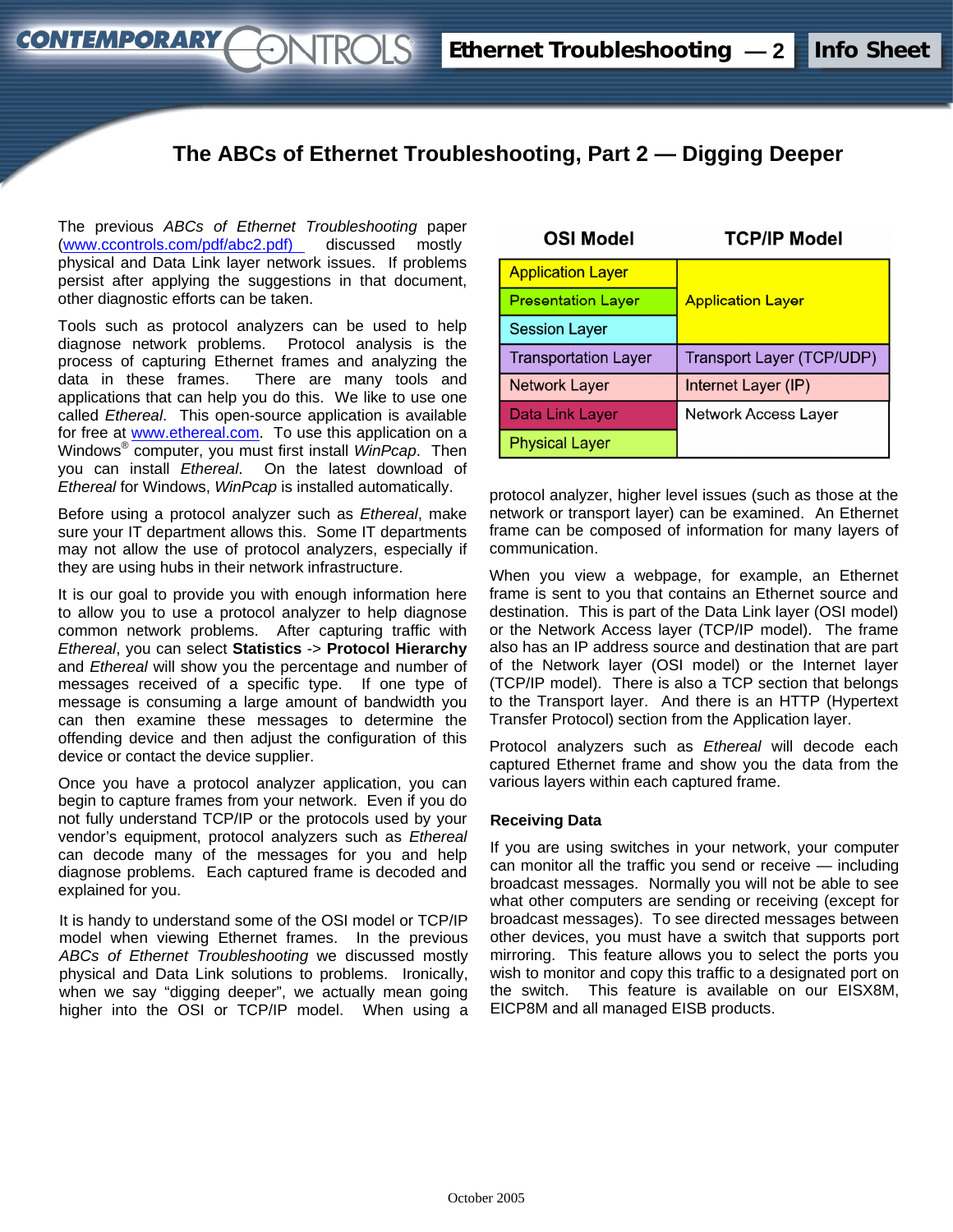# **Request/Response**

Most Ethernet traffic contains a request from one device to another. The request frame is followed by one or many response frames. Some Ethernet communication also supports producer/consumer messaging using multicast messages (such as EtherNet/IP).

# **TCP/IP**

Most protocols that communicate over Ethernet use TCP/IP as the basis of their communication. There are some legacy communications which utilize IPX/SPX or NetBEUI, but most Ethernet communications today use TCP/IP. Thus, it is helpful to understand some TCP/IP basics. When TCP/IP communications occur, they utilize either TCP or UDP messaging. TCP is a *connected* protocol. That is, two devices create a *virtual* connection and then exchange data. UDP is *connectionless*. One device can send another device a UDP message at any time. UDP is the only protocol that supports IP multicast messaging.

Just as the Data Link layer has Ethernet or MAC addresses to identify the sender and the recipient, the IP layer has *IP addresses* and the Transport layer has *port numbers* to identify the service on each device responsible for sending the data and which service is supposed to receive the data. For example, when viewing a webpage your computer sends a request to port 80 of the server that hosts the webpage you wish to view. The destination port of an Ethernet request generally tells you which Application layer protocol is being used. Protocol analyzers such as *Ethereal* will tell you which protocol is being used if they support this protocol. *Ethereal* currently supports over 700 protocols.

#### **ARP**

When two Ethernet devices communicate, they do not really use IP addresses to send each other messages. First, each device looks at its ARP cache which contains a list of IP addresses and corresponding Ethernet (MAC) addresses. If the cache has no entry for the IP address in question, the device sends an ARP broadcast that basically asks if anyone knows the Ethernet address for the IP address in question. When the device receives a response to its ARP request, it transmits an IP message. Without this ARP response, the device cannot transmit its IP message. For example, if you try to ping a computer on your network, your computer will first look at its ARP cache.

# **TCP Connection**

When viewing TCP Ethernet frames, you generally see the connection request then the connection response. After the connection is made, data can be transferred. The connection request, connection response and TCP data are all *TCP* frames. When the connection is requested, the TCP message has its SYN flag set. The other device will respond with its SYN and ACK flags set (OK) or it's SYN and RST flags set (Not OK). If the response is OK, then data can be transferred. To end the TCP connection, an FIN flag is set in the message.

### **TCP Protocols**

You may find many TCP protocols flowing through your network. *HTTP* provides webpages to your browser. *TELNET* allows computer systems to interact in a command mode. *SMTP* is for exchanging email. *FTP* is used to send/receive files. *Modbus/TCP* uses TCP to send/receive I/O data between devices

#### **UDP**

UDP is a protocol that does not require a connection. One device can send another device a UDP message at any time. This is attractive if the Application layer protocol already handles connections. A lot of industrial protocols were initially written for very low-end communication systems and therefore do a lot of work themselves, such as creating connections, handling acknowledgements, handling re-transmissions, etc. They basically use TCP/IP to just carry their industrial protocol messages. UDP can also be used for multicast messaging. *EtherNet/IP* uses UDP multicasts for its implicit communications. UDP can also be used for broadcast messages.

# **UDP Protocols**

There are many UDP protocols such as *SNMP*, *DNS*, *DHCP*, *Windows Browser Service*, *VoIP*, etc.

#### **IP Protocols**

IP Protocols (or Internet layer protocols) are used, usually, as control messages between TCP/IP devices. These include *STP* (Spanning Tree Protocol) control messages, *ICMP* (Internet Control Management Protocol) messages (one type is used for ping), *IGMP* (Internet Group Management Protocol) messages, etc. These are to be expected. However, if their frequency is very high, there may be an issue. STP control messages generally appear once every two seconds and are used on networks to provide redundancy.

#### **PING**

*PING* (Packet InterNet Grouper) is really an ICMP echo request and the response is really an ICMP echo reply. Ping is used to confirm that a device is at a specific IP address. Pings are used by some network monitoring tools to keep track of devices on the network. Pings are also used by some network worms to gain control of computers. Be aware of which computer is originating the pings — and if they occur on a frequent basis, make sure the originator is a device which should be sending pings.